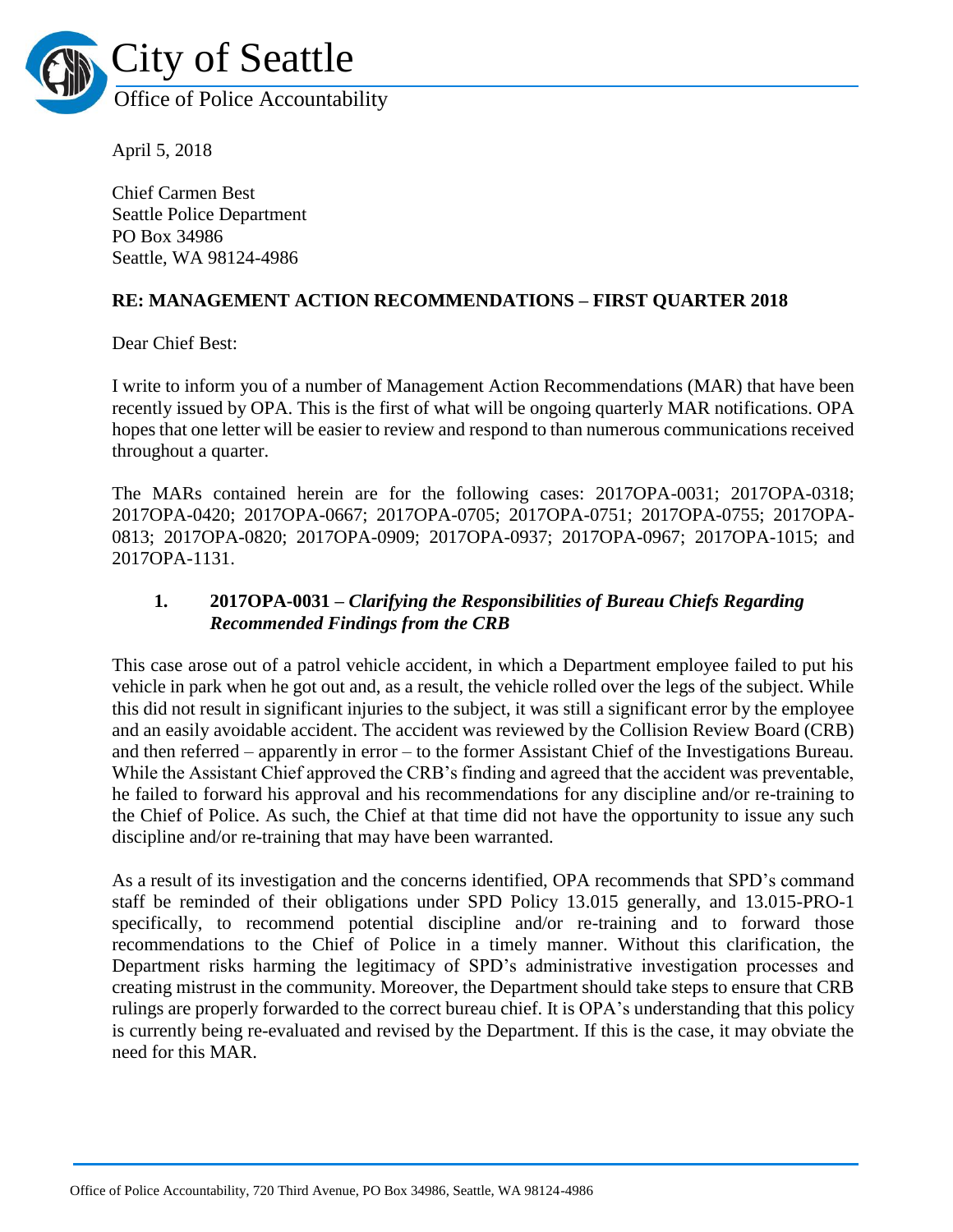### **2. 2017OPA-0318 –** *Using Tasers on Fleeing, Non-Violent Subjects*

In this case, one of the allegations was that the Named Employee utilized his Taser in potential violation of policy. The subject upon whom the Taser was used was fleeing from the officer at the time and was running on the pavement. The subject had previously been involved in a vehicle pursuit that had resulted in a crash. Prior to the Taser being used, the subject had tried to climb a fence and had been pulled backwards by the Named Employee. The Named Employee described that he and the subject circled each other, the subject ran away, and the Taser was then used. The Named Employee did not allege that the subject ever attempted to assault him, raised his fists, or engaging in any violent behavior towards him. The Named Employee justified his application of the Taser based on his belief that the fleeing subject represented a threat to himself, the Named Employee, other officers, and the public. The Named Employee further stated that he believed that, if he was required to go hands on with the subject, it was likely that both he and the subject would suffer injuries.

Initially, OPA recommended that this allegation be Sustained because the risk of harm caused by the subject's actions and fleeing were outweighed by the risk of potential injury to the subject when he was Tased while running on pavement. In reaching this conclusion, OPA cited Ninth Circuit case law, recommendations from the Police Executive Research Forum (PERF), and the training materials generated by Taser International. Notably, Taser International's training materials warn that the use of a Taser on a fleeing subject can result in an elevated risk of harm. This appears to be even more so when the subject is fleeing on a hard surface.

However, at the discipline meeting on this matter, the Named Employee's chain of command disagreed with OPA's finding and asserted their belief that the Named Employee had acted consistent with his training. As such, and with the Guild's agreement to an extension, OPA further investigated the matter, which included reviewing training materials and interviewing three members of the Department's Training Unit, including a designated Taser expert.

OPA's additional investigation revealed that the Training Unit deemed the Named Employee's conduct to have been consistent with his training. As such, OPA reversed its finding. Nonetheless, OPA has significant concerns with the training being provided by the Department, as well as with the Taser policy itself and its application to the facts presented in this case.

First, case law in this area appears to be relatively unsettled. However, recent decisions by district courts within the Ninth Circuit appear to be trending towards a determination that using a Taser on a non-violent fleeing subject is a potential violation of that individual's Fourth Amendment rights. Given this, as well as the risk of serious injury that could be incurred under these circumstances and the guidance from both PERF and Taser International, OPA recommends that the Department reconsider the guidance it is providing to officers concerning Tasing fleeing subjects and that the Department make an informed decision as to whether, given the significant risk and potential liability, this is conduct in which it wants its officers to continue to engage.

Second, regardless of the determination made by the Department, OPA recommends that the Training Unit consider amplifying the Taser training to include the following: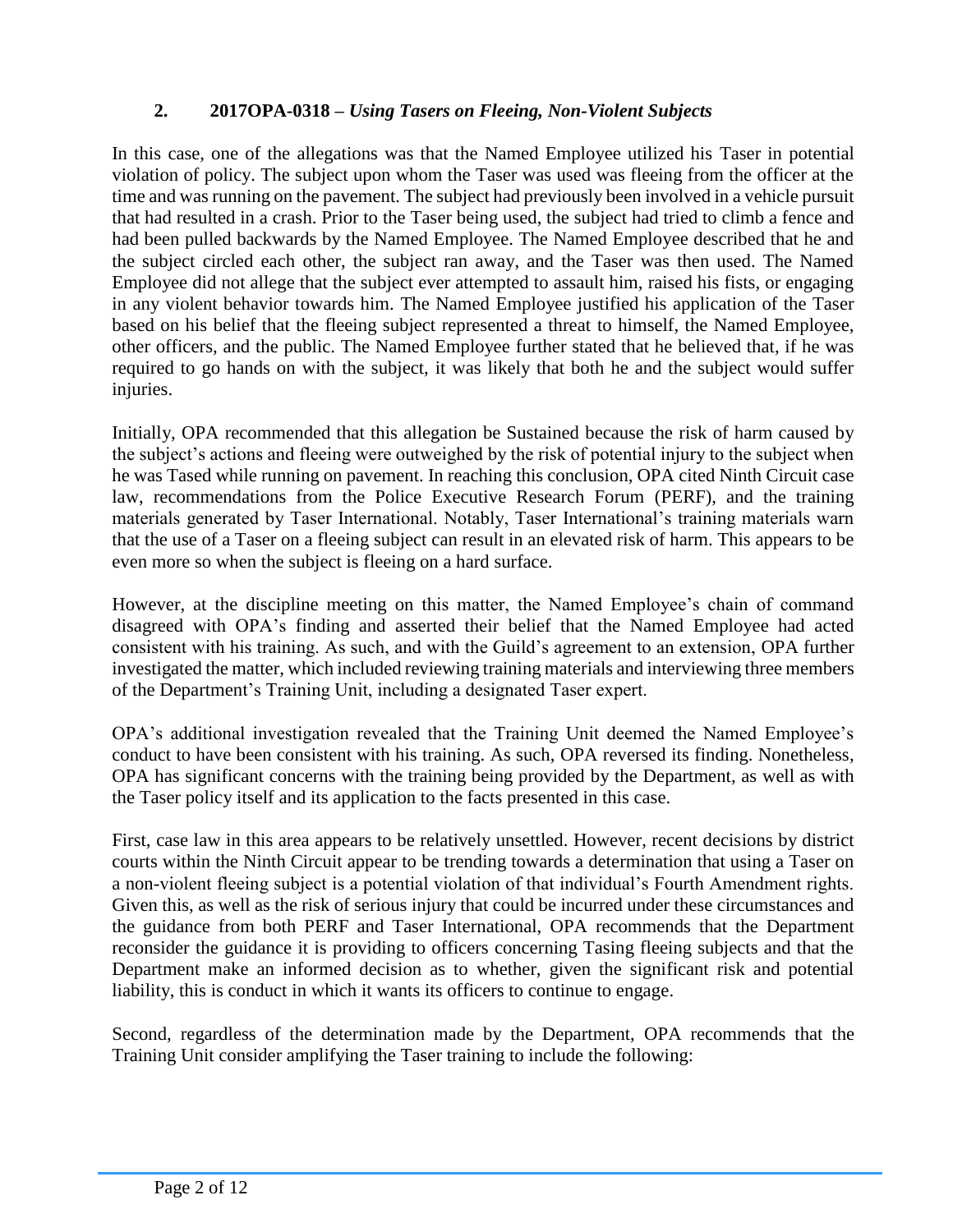- Additional scenarios involving fleeing subjects;
- More robust education on the potential risks of harm when a Taser is used on a fleeing subject and particularly a suspect running at full speed on a hard surface;
- Clearer guidance as to what constitutes an imminent risk of harm justifying use of a Taser;
- More explicit explanations of what constitutes the "public safety interests" that are referenced in the second prong of the Taser policy and what conduct is sufficient to meet the requisite "level of resistance" from the subject; and
- Clearer instruction as to the Department's expectations in this area and an evaluation of whether a bright-line rule can be applied, rather than having the decision as to whether to use a Taser on a fleeing subject be a completely subjective determination.

Third, based on OPA's review of this case, there appears to be a lack of clarity as to when Taser warnings are required or when they are excused under the circumstances. OPA recommends that the Training Unit provide refresher training to Taser operators in this area and make it abundantly clear in which situations Taser warnings are required. This could be appropriately integrated into planned upcoming trainings.

# **3. 2017OPA-0420 –** *Clarifying When Officers Are "Involved" in a Pursuit*

This case involved an out of policy pursuit in which several officers were engaged. One of the officers told OPA during his interview that he was only involved in the pursuit, which he realized was out of policy, because he was trying to ensure the safety of another officer, who was, for a period of time, the only unit involved in the pursuit. The officers' supervisor failed to have the trailing officer complete a Blue Team Vehicle Pursuit Entry. In explaining why he failed to do so, the supervisor told OPA he did not believe this officer was required to complete documentation because he was not "involved" in the pursuit as indicated by the policy. In support of this assertion, the supervisor contended that the officer was not pursuing but was only trying to ensure the safety of a fellow Department employee.

OPA does not view this language as being as ambiguous as both the trailing officer and supervisor appear to believe. However, OPA recognizes that "involved" officer could be further defined to make clear that it refers to any officer engaging in conduct that constitutes a pursuit under the policy, regardless of the purpose for engaging in this conduct. The policy should make it clear that all such officers should document their actions in a Blue Team Vehicle Pursuit Entry.

### **4. 2017OPA-0667 –** *Generating a Policy Governing High-Risk Vehicle Stops and Clarifying When Provision of Identification May Be Required from a Handcuffed and Detained Individual*

OPA investigated a case in which a Terry stop was effectuated on a car. The stop was requested by two officers who viewed the car drive away from the scene, but was effectuated by four other officers who received a dispatch asking that the stop occur. OPA determined, and the chain of command agreed, that there was insufficient reasonable suspicion supporting the stop.

During the stop, which was carried out as a high-risk vehicle stop, the four occupants were removed from their car, handcuffed, frisked, and placed in the rear of a locked patrol vehicle. After that point,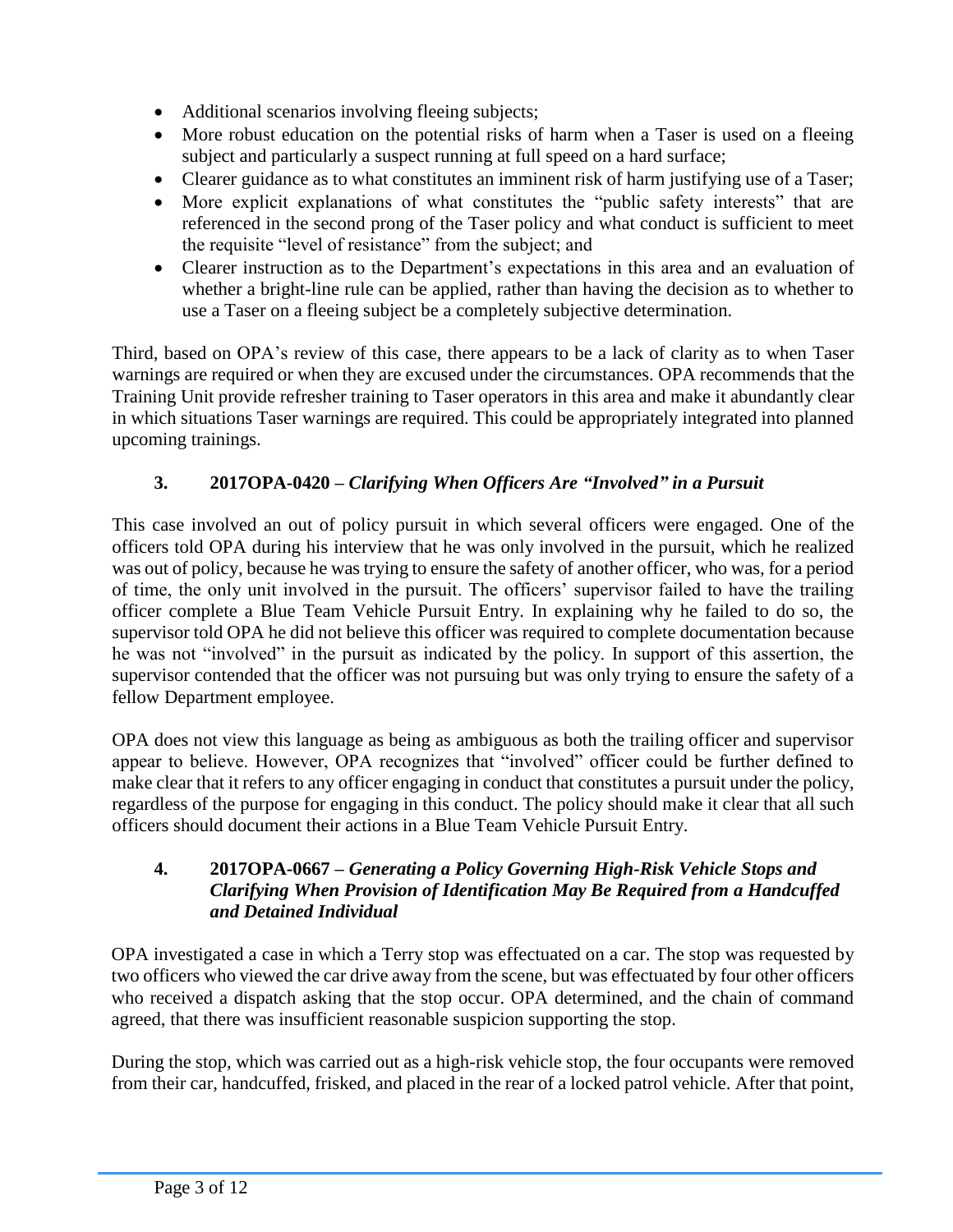it became clear to the officers that the detained individuals were not involved in the underlying crime; however, they were kept handcuffed in the rear of the patrol vehicle and officers requested their identifying information. The officers provided conflicting information as to why this information was requested. One officer indicated that it was requested so that the officers could determine whether the detained individuals were related and to get their contact information. Another officer said the information was requested to run the individuals for warrants.

SPD Policy 6.220-POL-6 states that "officers cannot require subjects to identify themselves or answer questions on a Terry stop" and that "in general, subjects are not obligated to provide identification upon request and have the right to remain silent." The policy provides for three exceptions to this rule (*see id*.), none of which applied in this case. Here, the officers contended that they did not require identification, they simply requested it. While that is true, it ignores the fact that virtually no one who is handcuffed in the back of a patrol vehicle would feel that this request could be refused. Moreover, while Fourth Amendment case law provides legal authority for a request for identification during a Terry stop, the request must be "reasonably related to the detention." It is unclear how the request for identification in this case was reasonably related to the detention given that the reasonable suspicion for the stop had already dissipated at the time it was made.

In general, this case further raised concerns for OPA regarding the lack of any mention of high-risk vehicle stops in policy and the absence of formal guidance concerning requirements and limitations of such stops. Accordingly, OPA recommends that the Department draft a policy governing when it is appropriate for officers to conduct high-risk stops and what conduct officers may engage in during those stops. It would make sense for this policy to be included in Title 6 of the SPD Manual. The Department should also clarify in policy and in training whether, once the reasonable suspicion for a Terry stop has dissipated, an officer remains permitted to request identifying information from a handcuffed and detained individual.

### **5. 2017OPA-0705 –** *Allowing Officers to Sign Themselves Up for Trainings*

OPA investigated an allegation that an officer failed to attend a mandatory training in potential violation of SPD Policy 5.001-POL-3. At his OPA interview, the officer contended that he did not attend the training on the date for which he was scheduled because he was sick. He further stated that he informed his sergeant that he missed the training and was unaware of what steps his sergeant took to reschedule him for a subsequent training.

During this investigation, OPA learned that officers are not able to register themselves for training, but, instead, are required to request that supervisors do so. It is unclear to OPA why this is the case. It seems, in my opinion, that this system is inefficient and wastes valuable supervisor time. Moreover, I believe that officers, not their supervisors, should be responsible for managing their own calendars and accountable when they fail to attend trainings. It may very well be that there is a reason for why the Department has supervisors register officers for training, but this reason has not been evident in any of the investigations that OPA has conducted into missed trainings.

For these reasons, OPA recommends that the Department consider shifting the responsibility for registering for trainings from supervisors to officers. To the extent there is a reason why this is not feasible or is inadvisable, please provide that information to OPA.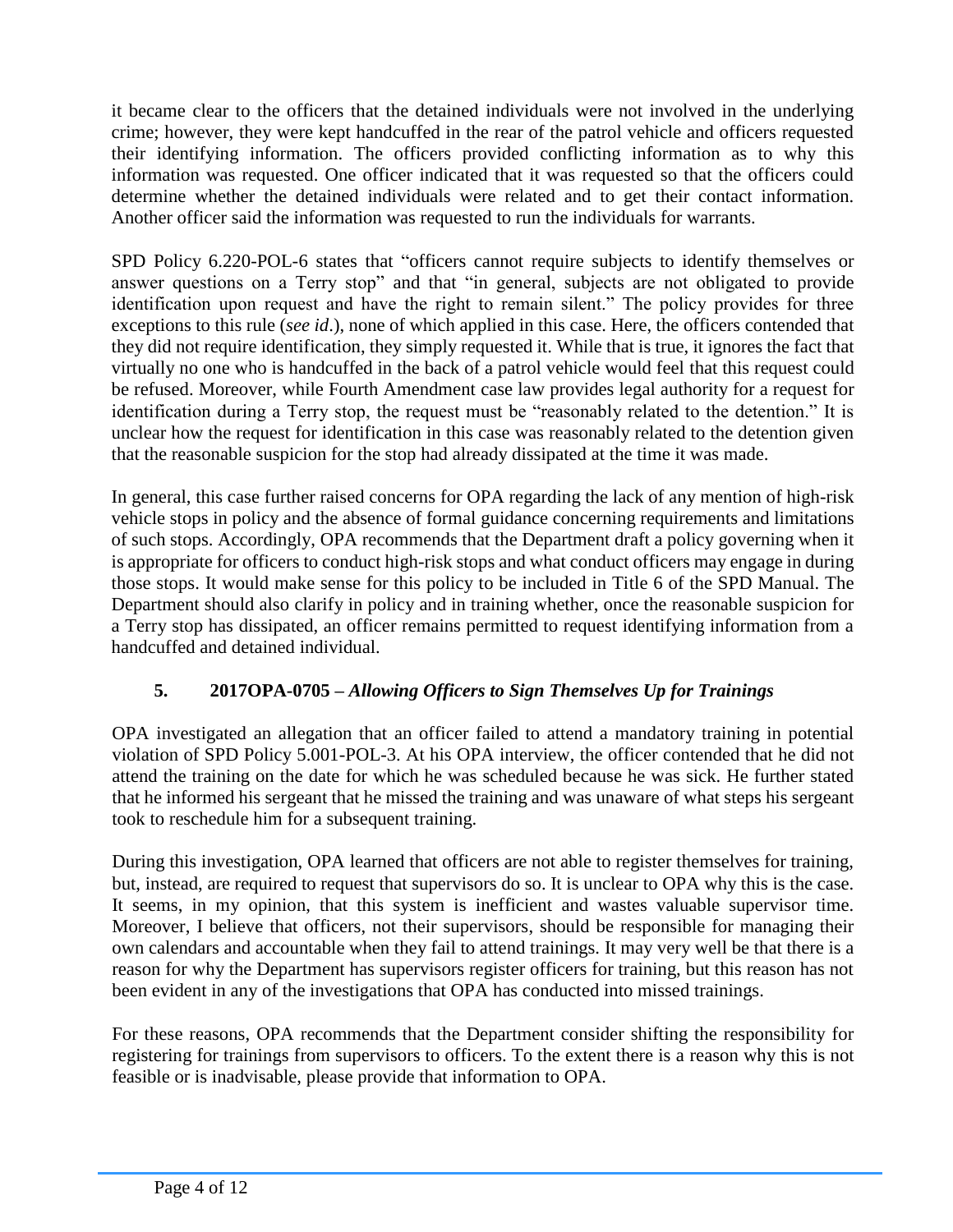### **6. 2017OPA-0751 and 2017OPA-1131 –** *Recording ICV When Following an Ambulance Transporting a Subject to a Hospital*

In both of these cases, Department employees failed to activate their In-Car Video (ICV) systems when they were following ambulances transporting subjects to Harborview Medical Center.

These cases were virtually identical to another case (2017OPA-0504) in which OPA issued a MAR requesting that the Department clarify the ICV policy regarding whether it expects its officers to record in these situations. In that same MAR, issued on December 7, 2017, OPA requested that the Department also evaluate the current list of law enforcement activities that are required to be recorded and determine whether that list needs to be amplified or clarified. It is OPA's understanding that the Department is presently working on modifications to this policy consistent with OPA's recommendations; however, OPA renews this MAR herein.

## **7. 2017OPA-0755 –** *Logging in and out of Secondary Employment at Large-Scale Events*

In this case, OPA investigated an employee's failure to have a valid secondary work permit for his employment at Safeco Field. During its investigation, OPA determined that the Named Employee did not log in and out via radio, as required by SPD Policy 5.120(II). OPA discussed this matter with the Named Employee's chain of command and was informed that, even though this was a requirement of the policy, officers were instructed that they were not required to do so when working secondary employment at large-scale events, such as baseball, football, or soccer games.

The reason for this modification of the log in and out requirement makes sense – where numerous officers are working an event, it is more practical and time efficient to have one supervisor log all the employees in and out at one time. Indeed, the Department has a form that is utilized for exactly that purpose. OPA agreed with the chain of command that this modification of the policy was appropriate, but asked that the policy be updated to reflect that this was an acceptable practice.

After this discussion and the issuance of the Director's Certification Memo containing this MAR, this policy was, in fact, updated to formalize an exception for large-scale events. The new language is consistent with OPA's recommendation. As such, no further action needs to be taken.

### **8. 2017OPA-0813**

OPA's investigation into this case resulted in two MARs. The first concerned foot pursuits that resulted in uses of force and officers' decision-making regarding the potential consequences of their actions. The second concerned reconciling the policy on mandatory reporting of potential misconduct with the current training and guidance being provided to officers by the Department.

### *a. Foot Pursuits and Officer Decision-Making When Using Force*

In this case, officers stopped a subject who had been urinating on the side of a building. When the officers attempted to detain him, the subject fled. The officers chased after him, and the Named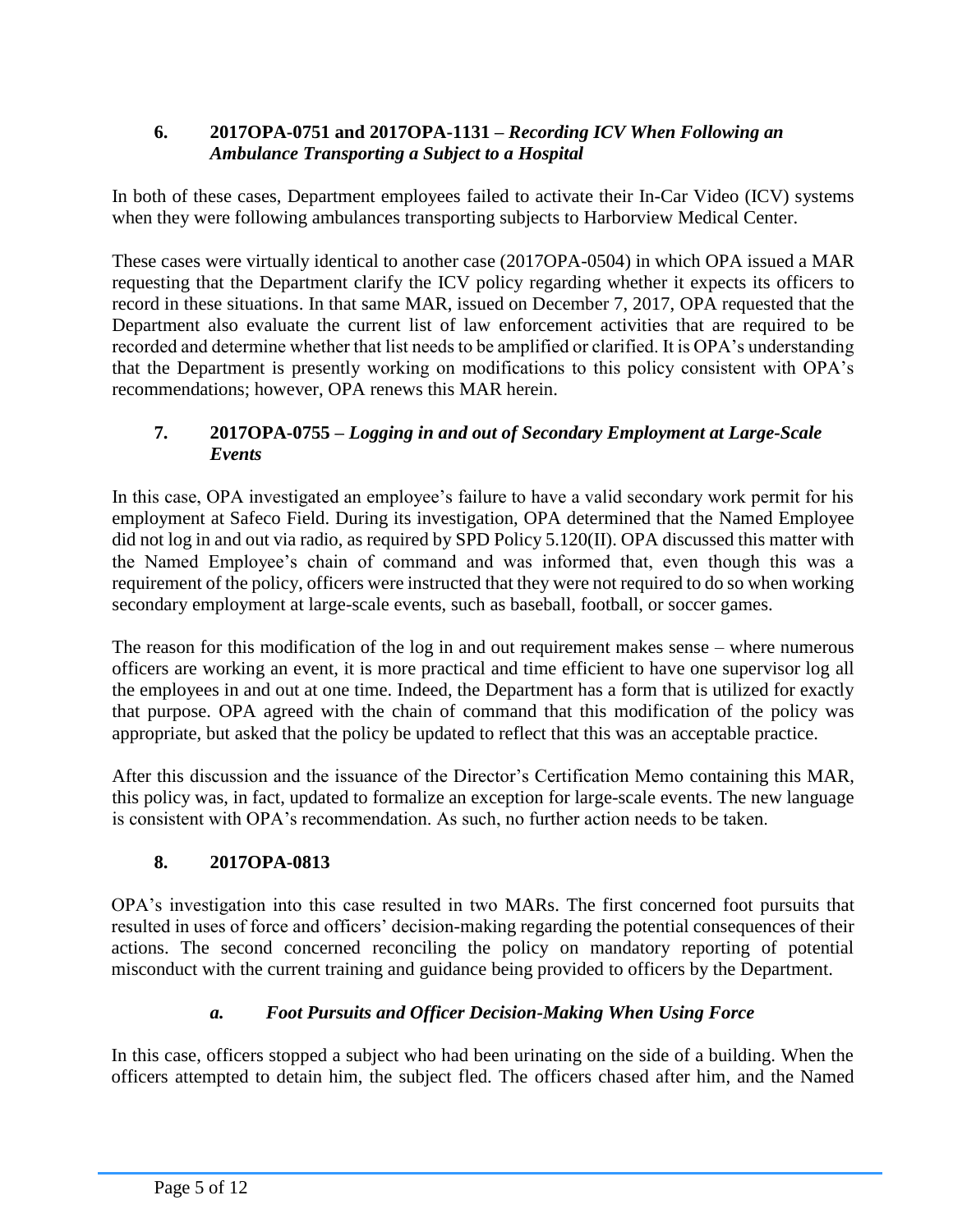Employee tackled the subject from behind onto the pavement. As a result, the subject suffered lacerations and bleeding to his face and body.

During his OPA interview, the Named Employee contended that he tackled the subject from behind onto the pavement in order to prevent the subject from running into traffic. First, this threat was entirely speculative. There was no evidence that the subject was at imminent risk of running into traffic. Second, the Named Employee's logic appeared to be that he put the subject at risk of substantial physical harm in order to prevent him from being hit by a car, thus ultimately protecting the subject. Third, the Named Employee appeared to put little to no thought into the potential consequences of the force he used. He was chasing a subject who had committed a non-violent, citable offense and had not posed or caused any harm to the Named Employee.

OPA initially recommended that the allegations concerning the use of force and the Named Employee's discretionary decision to tackle the subject to the ground both be sustained. The Named Employee's chain of command disagreed. The primary reason for their disagreement was their belief that, in acting as he did in this case, the Named Employee conducted himself consistent with the Department's expectations and his training. Thus, while OPA found that his actions were contrary to policy and constituted poor decision making, OPA reversed its Sustained findings and, instead, issued a MAR.

OPA noted that SPD policy provides no guidance on when it is appropriate for an officer to engage in a foot pursuit. By not providing any policy governing when a foot pursuit is appropriate and under what circumstances the risk of harm to the officer, the subject, and the public outweighs the interests in effectuating an arrest, it places officers in a tenuous and unenviable position of uncertainty.

As such, OPA recommends that the Department consider developing a policy concerning when foot pursuits of suspects are appropriate. OPA believes that the Department should evaluate whether it expects its officers to engage in such pursuits when the subject is suspected of a misdemeanor or of only committing a citable offense. This policy should optimally provide guidance as to when the risk of harm to officers, the subject, and the public outweighs the law enforcement interest in effectuating an arrest. This policy should further consider what force is appropriate during such pursuits. Specifically, the Department should evaluate whether it is in its interests, both as a matter of potential civil liability and in upholding constitutional policing, for officers to be permitted to tackle at full speed individuals who have committed non-violent, non-felony offenses, and who pose no substantiated risk to officers, civilians, or themselves.

Lastly, OPA strongly advises the Department to include in training a discussion of officer decisionmaking when using force. Specifically, OPA believes that the Department needs to better train its officers to consider the downstream consequences of their actions prior to using force. Whether an officer decides to tackle onto the pavement a person suspected of a citable offense who is running from the police, Tasers from behind a subject who is sprinting away on the sidewalk, or pushes someone with an outstanding warrant for a non-violent felon offense off of her moving bicycle, potentially subjecting her to catastrophic injuries, OPA has evaluated a number of cases where these necessary calculations have not been made. OPA contends that this informed decision-making is a trained skill like anything else and that it should be stressed by the Department in the 2018 use of force and/or defensive tactics training.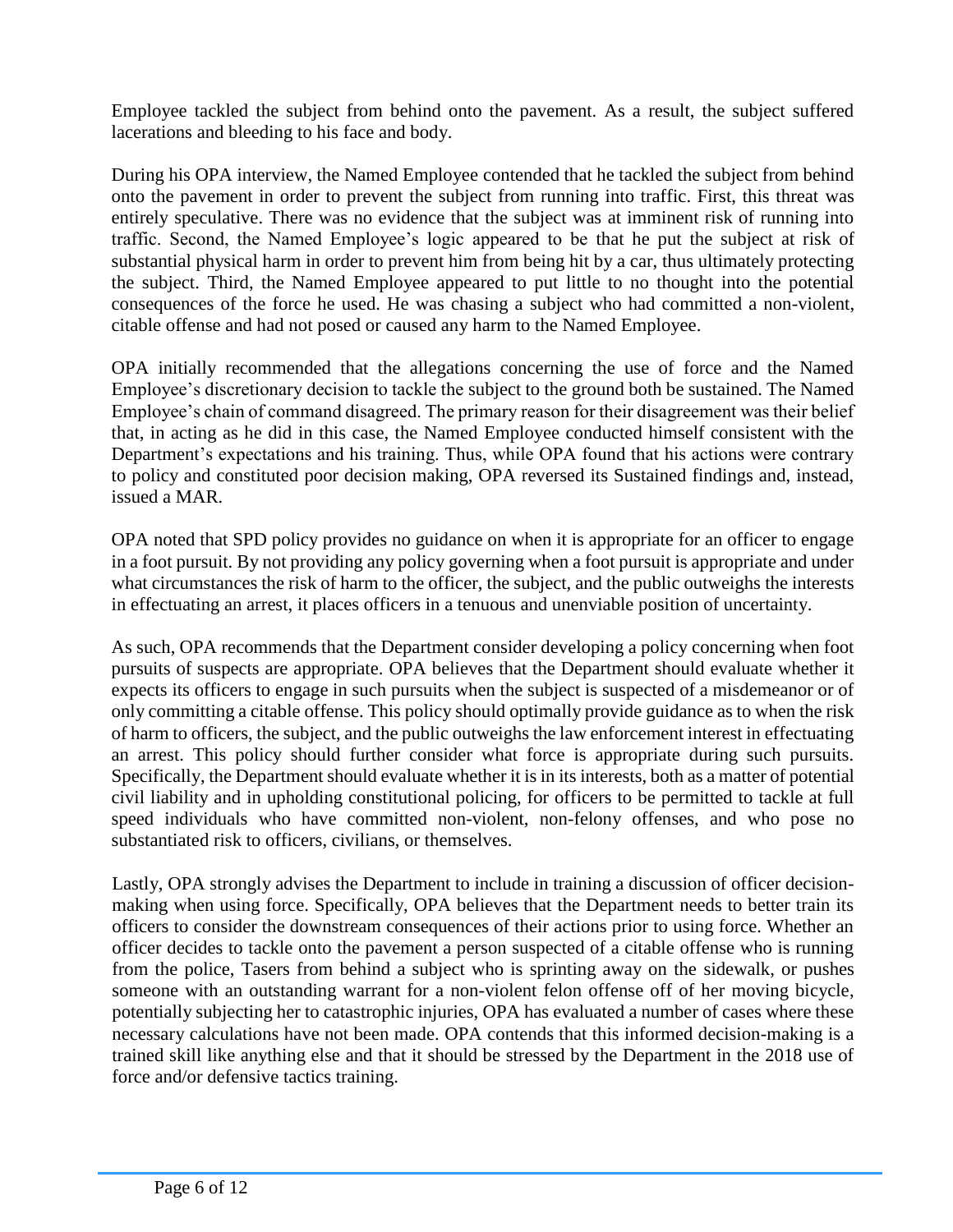# *b. Reporting Potential Misconduct*

This case also involved allegation of excessive force that was made by the subject in the presence of an officer. The officer claimed that he relayed this allegation to a supervisor, but the supervisor denied that this occurred. Even assuming that he did report the allegation to a supervisor, OPA found that the officer still violated policy because he also did not report the claim of excessive force to OPA. Notably, SPD Policy 5.002-POL-6 requires that officers report allegations of serious misconduct – which includes excessive force – to both a supervisor *and* OPA.

At the discipline meeting in this case, the Named Employee's chain of command told OPA that, while they agreed that the policy compelled reporting to both a supervisor and OPA, officers were being trained that they only needed to report to one or the other, not both. While this direction may make practical sense, it is telling officers to do something that is contrary to the explicit language of the policy.

Given this, OPA recommends that the Department do one of the following: (1) train and instruct its officers to do what the policy says; or (2) amend the policy to remove the requirement that an officer report misconduct to both a supervisor and OPA, with the understanding, however, that other protections are built into the policy. With regard to the latter course of action, OPA also recommends that the Department establish procedures to ensure that misconduct is still ultimately reported to OPA. For example, OPA believes that the Department could require that officers record their reporting of misconduct to a supervisor on video or, in the alternative, that they memorialize and report the allegation in an email sent that same day to a supervisor. This would ensure that there were no situations where an officer claimed that they reported and the supervisor denied that this occurred.

#### **9. 2017OPA-0820 –** *Department Re-Training on DUI Investigations and Arrests, BAC Machines and Tickets, and the Requirements for the Content and Submittal of DUI Packets*

This case involved an arrest of an individual for suspected DUI. A Student Officer and his Field Training Officer (FTO) effectuated the stop and arrest. At the scene, the Student Officer conducted the DUI investigation with some difficulty. Upon their return to the precinct, the Student Officer was tasked with generating the DUI paperwork, using the Blood Alcohol Content (BAC) machine, and printing a BAC ticket. There were a number of deficiencies with the DUI paperwork, and an incomplete DUI packet was submitted to the prosecutor, even though it was reviewed and approved by the FTO. There was also a significant anomaly with the use of the BAC machine and the printing of the BAC ticket, which resulted in OPA investigating both officers for potential dishonesty (these allegations were Not Sustained – Inconclusive for the Student Officer and Not Sustained – Unfounded for the FTO).

Based on OPA's investigation into this case and on OPA's discussions with the Named Employees' chain of command, it appears that the vast majority of patrol officers lack experience and sufficient training in conducting DUI stops and arrests and the resulting paperwork that must be generated. Given this, OPA recommends that the Department consider retraining all patrol officers, or at the very least those officers expected to engage in DUI investigations, on the following: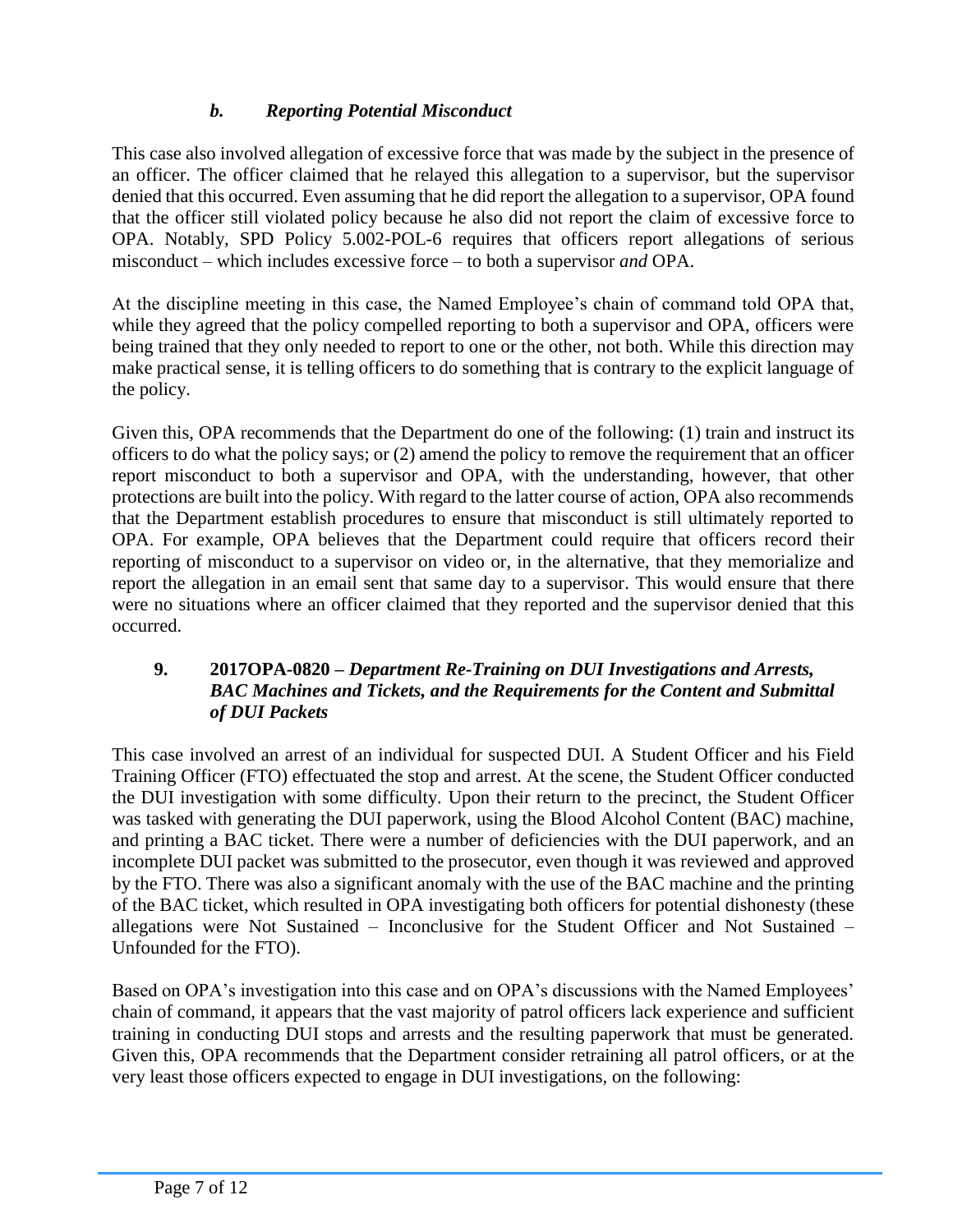- DUI arrests, generally;
- How to conduct sobriety tests;
- The usage of Preliminary Breath Tests;
- The usage of BAC machines and the printing of BAC tickets; and
- The mandatory requirements for the contents and submittal of DUI packets.

### **10. 2017OPA-0909 –** *Making Revisions, Clarifications and Improvements to the De-Escalation Policy*

In this matter, the Named Employee was involved in a use of force with a woman who was riding a bicycle without a helmet. Officers had attempted to stop and arrest this woman (who had an outstanding felony warrant for a non-violent offense) and she fled from them on her bicycle. The supervisor chased the woman on foot, while the Named Employee and another officer drove behind her. The Named Employee got out of the patrol vehicle and positioned himself in front of the woman with the intent to stop her. The woman, who was driving the bicycle towards the Named Employee traveling between 10 and 15 miles per hour, swerved to the left of the Named Employee, at which point he pushed her off of her bicycle, causing her to fall to the ground and suffer various injuries, including a separated shoulder.

OPA initially found that the Named Employee used force inconsistent with policy and failed to deescalate prior to using force. While the Named Employees' chain of command agreed that the force used was outside of policy, the chain disagreed that the Named Employee had failed to de-escalate. In support of their argument in this regard, the chain asserted that, under the circumstances of this case, no de-escalation was safe or feasible. The chain noted that containment, which was referenced as an option in OPA's initial recommendation, was not possible with a moving target such as a person on a bicycle. They further noted that there was no way to place a barrier to stop the woman from riding away under the circumstances of this case. While the chain recognized that it could have been possible to summon more resources, they noted that this would have necessitated calling numerous officers away from other equally if not more important calls and would not have conclusively resulted in stopping the woman and placing her under arrest. OPA found this argument convincing and agreed to amend its finding. However, OPA also raised its concerns with the subjectivity and application of this policy, which were largely shared by the chain.

This case was the most recent of a number of cases in which OPA and the Department either disagreed as to whether an officer properly de-escalated or where it was simply unclear whether the officer de-escalated consistent with policy, even when the relevant facts of the cases were fully explored and illuminated during OPA's investigation and were agreed to by all the parties.

At the outset, it is important to note that OPA strongly supports the concept of de-escalation and believes it to be absolutely essential to constitutional and equitable policing. SPD's commitment to de-escalation is a product of and requirement of the Consent Decree and it is a practice that puts SPD head and shoulders above most other police departments nationwide.

That being said, the de-escalation policy is consistently one of the most challenging policies to apply and evaluate. When looking at it, OPA generally has a number of questions. Do all the suggested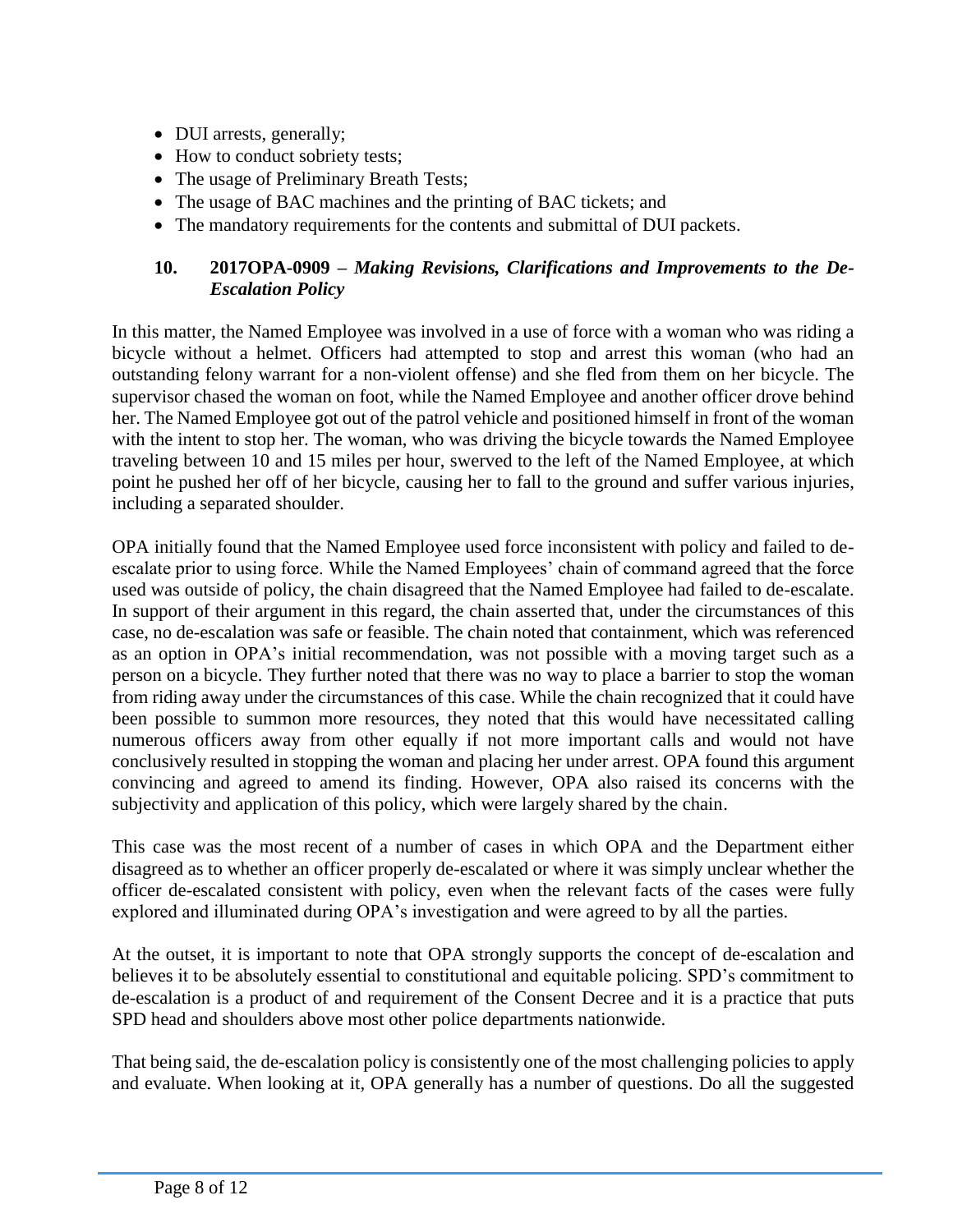de-escalation tools called out in the policy need to be used before force can be applied? If not, how many? How long do officers need to try to de-escalate before they can use force? 2 minutes? 5 minutes? 1 hour? 2 hours? When is physical confrontation "immediately necessary" to permit force to be used? What is meant by the phrase "without compromising law enforcement priorities"? If effectuating an arrest is always a compelling law enforcement priority, does that not potentially unworkably expand the policy?

This policy, like many others, is subjective. In that respect, I recognize the difficult place that officers are put in. On one hand, they are told that, in order to preserve public order and safety, it is essential to make arrests and, with some arrests, to use a degree of force. On the other hand, the de-escalation policy, if read literally, could be construed to dissuade such active policing and instead encourage officers to not take action that could result in force unless all other possible options are exhausted and the force is immediately necessary. OPA worries that the policy, while incredibly important and well-intentioned, has the potential to create unclear standards and expectations for officers, thus risking affecting the officers' procedural due process during the disciplinary stage.

Unlike most MARs, OPA does not have what it believes to be an immediate fix to the policy. Instead, OPA is simply identifying some concerns and its belief that it may be time to look at revising, clarifying and improving this policy. To be clear, OPA is not calling for the policy to be removed or in any way undermined; however, now that the Department is five-years into the Consent Decree, OPA believes it is necessary to evaluate the policy to determine whether changes are warranted and, if so, what those changes should be. OPA also believes that the Department should reevaluate training on de-escalation and related tactics to ensure that it is providing needed clarity and rules of conduct for officers. OPA further believes that the evaluation of both the policy and associated training should be led by the Department, but should intimately involve OPA, the Community Police Commission and the Inspector General at the research, deliberation and drafting stages.

#### **11. 2017OPA-0937 –** *Clarifying How Officers Are to Verify That Their ICV Systems Are Working Prior to Their Shifts and Including in Policy the Sergeants' Obligations Regarding Ensuring That Wireless Microphones Are Charged Prior to Assigning to Officers*

During its investigation of this case, OPA determined that the Named Employee's ICV system recorded video but failed to record audio. At his interview, the Named Employee stated that he logged into his system, synched his microphone, and engaged in all other necessary steps to ensure that both his ICV video and audio were working. He further stated that he saw no evidence from his review of his microphone that it was low on battery. However, OPA found that the battery of the wireless microphone was not fully charged and the failure to fully charge the microphone, potentially coupled with distance of the microphone from the receiver, resulted in the lack of audio.

The previous iteration of this policy required that each officer conduct a ICV system check before beginning their shift. This system check, which was recorded, was purposed to verify that the system was working and to catch any problems. The amended policy removed the system check and, thus, created a potential gap in policy that was exemplified by this case. Moreover, it was unclear, based on OPA's reading of the policy, how officers were now expected to verify that their ICV systems were working prior to beginning their shifts.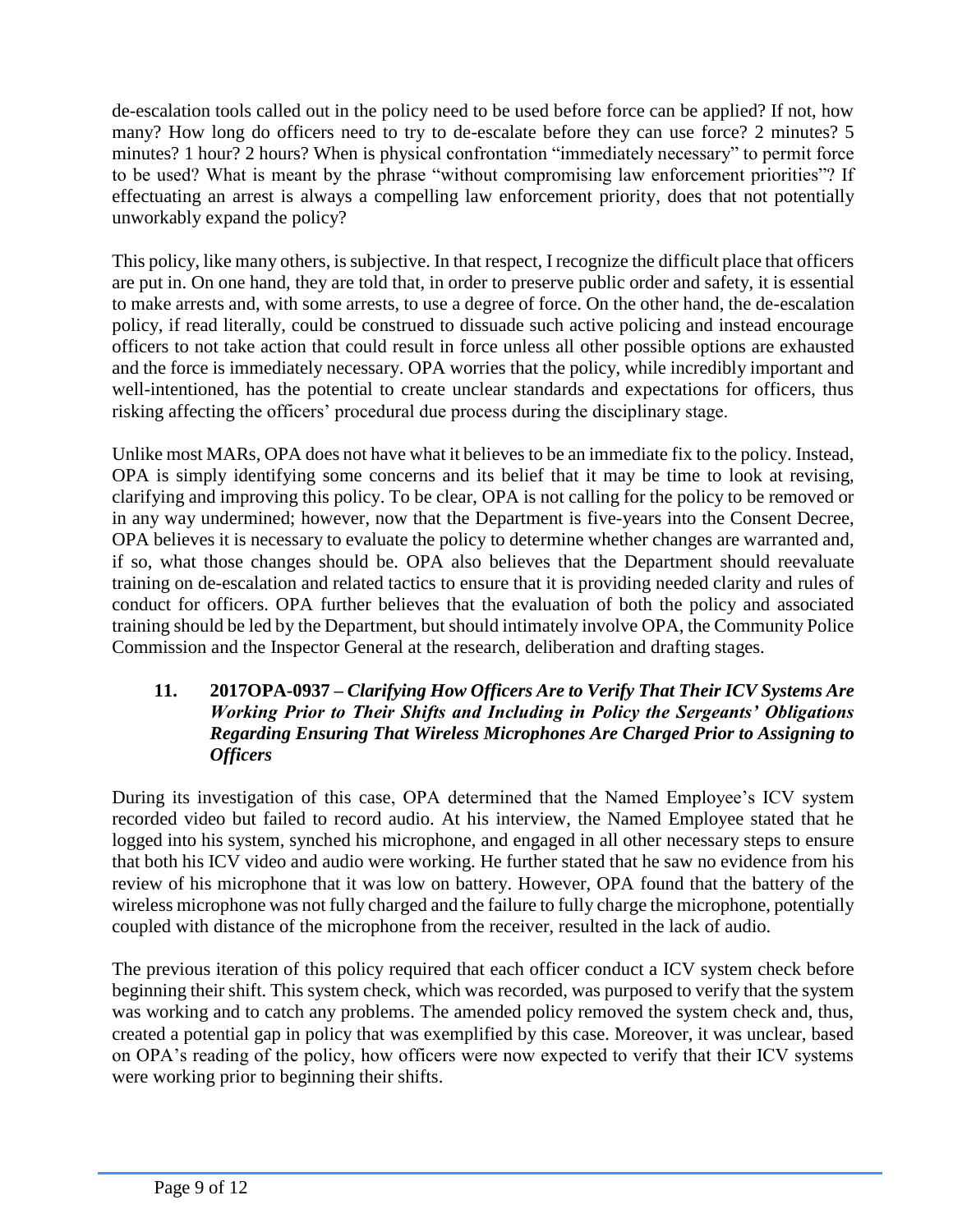During its investigation, OPA also learned that sergeants were now expected to assign ICV wireless microphones to officers prior to their shifts and to verify that these microphones were fully charged. However, that obligation was not contained in policy and it was unclear whether it occurred in this case.

As such, OPA recommends that the Department consider amending SPD Policy 16.090-TSK-1 to explain how officers are expected to verify that their ICV wireless microphones and BWV systems are fully charged and to inform officers what the appropriate level of charging is prior to them utilizing those systems in the field. This will, in OPA's opinion, provide clarity to both officers and OPA. Moreover, if it is the Department's expectation that sergeants will bear some responsibility for verifying that the wireless microphone batteries are charged, it should also consider memorializing those specific obligations and expectations in policy.

### *12.* **2017OPA-0967 –** *Documenting All Terry Stops Using a Terry Template, Regardless of Whether Officers Had Probable Cause to Arrest at the Time of the Stop and Detention*

In this case, the Named Employees detained an individual who was in a City park after hours. The officers did not arrest this individual and, instead, released him after requesting and obtaining his identification and running his name for warrants. Even though the individual was detained for a prolonged period of time, the officers did not document the detention using a Terry Template. The officers explained to OPA that, at the time of the detention, they had probable cause to arrest the individual for trespassing. As such, they believed that they had no obligation to generate a Terry Template.

While OPA does not believe that these officers intended to violate policy, their failure to document this detention anywhere not only violated SPD policy but also City law. Accordingly, OPA recommends that the Department clarify SPD Policy 6.220-POL-10 to make it abundantly clear that when officers perform a Terry stop, a Terry template is required to be completed each and every time. The Department should further clarify that this is the case regardless of whether the officers had probable cause to arrest at the time of the Terry stop. What ultimately controls for the purpose of reporting is the nature of the stop. Lastly, the Department should include in its policy that this requirement is a requirement under City law and should cite to SMC 14.11.060(C).

### **13. 2017OPA-1015 –** *Clarifying Expectations for the Quality and Thoroughness of Follow-Up Investigations and Associated Reports*

This case involved an investigation by the Sexual Assault Unit into a rape allegation. At the time of the investigation, the case was past the statute of limitations and the investigator reported that she was informed by a prosecuting attorney that it would not have been prosecuted regardless due to burden of proof issues. Nonetheless, the Department's expectation was that the investigation conducted would be comprehensive and high quality. Unfortunately, that did not occur.

The investigator's deficient investigation and reporting was evaluated under SPD Policy 15.080- POL-1(2), which concerns investigations conducted by follow-up units. The policy sets forth the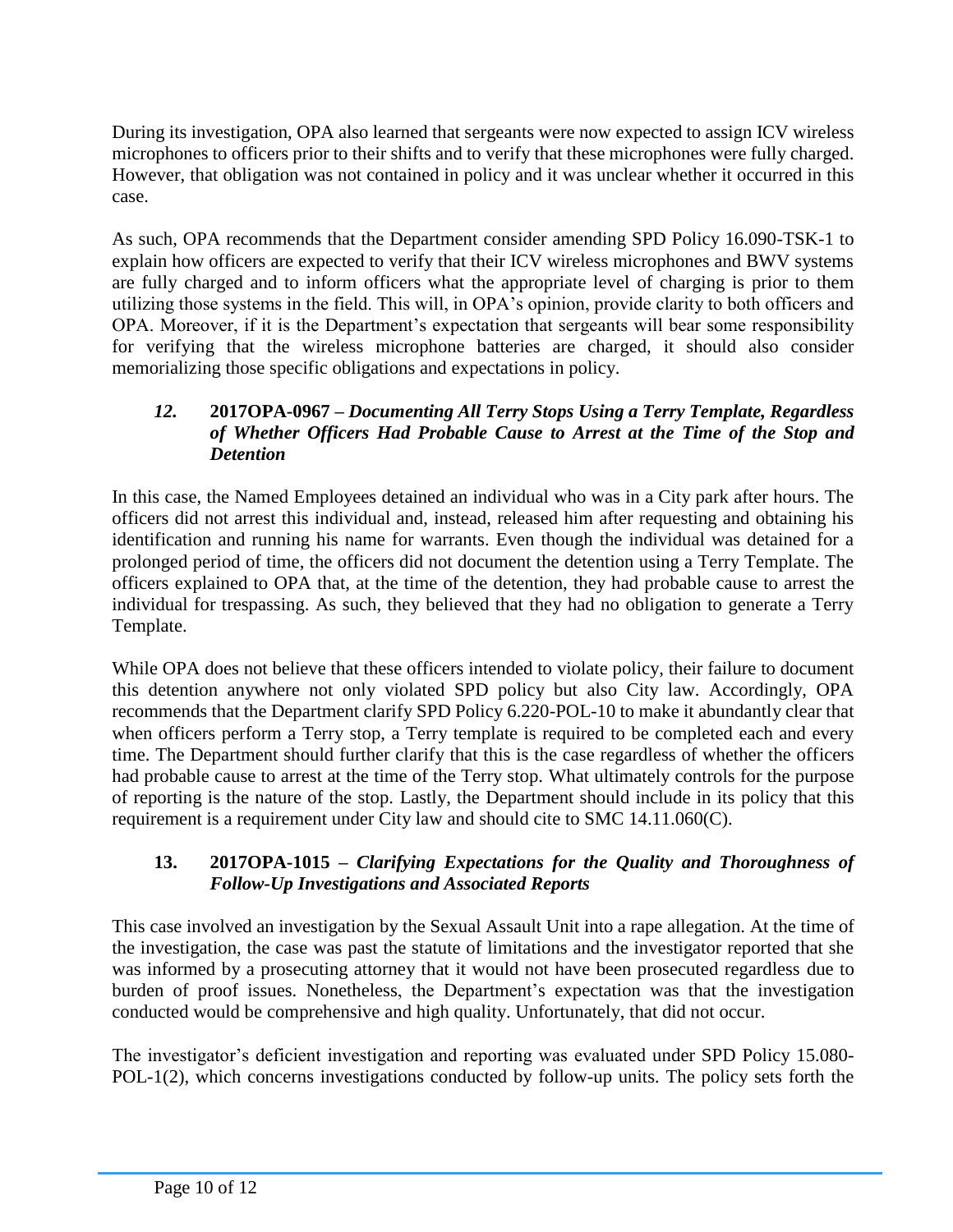minimum components of follow-up investigations and includes: "When appropriate, the case detectives will contact and interview listed suspects, witnesses, and victims"; and "Case files shall be prepared to satisfy standards established by the prosecuting attorney's office. The Criminal Investigations Bureau will publish these standards."

First, both OPA and the investigator's chain of command agreed that the documentation that she generated, which included a Supplemental Report and a memorandum, was not complete, thorough, and accurate. However, there was no requirement that reports generated during follow-up investigations be complete, thorough, and accurate. This was the case even though SPD policy specifically required that General Offense Reports completed during primary investigations had to meet those standards. It was unclear and illogical to OPA why follow-up investigations should be held to a lower standard than primary investigations. This was especially the case given the specialized training given to investigators in follow-up units.

Second, the investigator failed to complete a Case Investigation Report (CIR). At her OPA interview, she claimed that there was no requirement in policy that she do so and that it was unnecessary, as she knew the case was never going to be prosecuted. Both OPA and her chain of command disagreed with the investigator's latter assertion, but recognized that there was no explicit requirement in policy that a CIR be generated in each follow-up investigation.

Third, the investigator failed to include in her report an itemization of the interviews that she conducted or unsuccessfully attempted to conduct. Here, this resulted in the victim believing and alleging that the investigator deliberately included misleading information in her reports and in turn led to OPA investigating whether the investigator was dishonest.

Fourth, OPA's investigation yielded the conclusion that investigators in follow-up units lacked sufficient guidance concerning the expectations for investigations and the associated documentation.

As a result, OPA suggested, and the investigator's chain of command, including the Assistant Chief of the Investigations Bureau, agreed, that the Department take the following steps to ensure that reports generated during follow-up investigations are held to the same standards of those written during primary investigations and are complete, thorough and accurate: (1) SPD Policy 15.080-POL-2 should be amended to require that reports generated during follow-up investigations be complete, thorough, and accurate; (2) SPD Policy 15.080-POL-2 should also be amended to require that a CIR be completed in every follow-up investigation, regardless of whether the assigned investigator or an investigations supervisor believes that the case will be prosecuted; (3) SPD Policy 15.080-POL-2 should be modified to include the requirement that all witness interviews or the fact that a witness interview was attempted be documented; and (4) the Investigations Bureau should provide all investigations personnel with a manual setting forth examples of reports that meet the expectations of the Department and standards for what information should be contained in follow-up investigation paperwork.

During its investigation, OPA also determined that the investigator conducted a video recorded interview of the victim, but that the fact that this interview occurred was not documented in the investigative file. The policy governing such documentation – SPD Policy 7.110-POL-6, only referenced documenting audio recorded interviews and was silent on video recorded interviews.